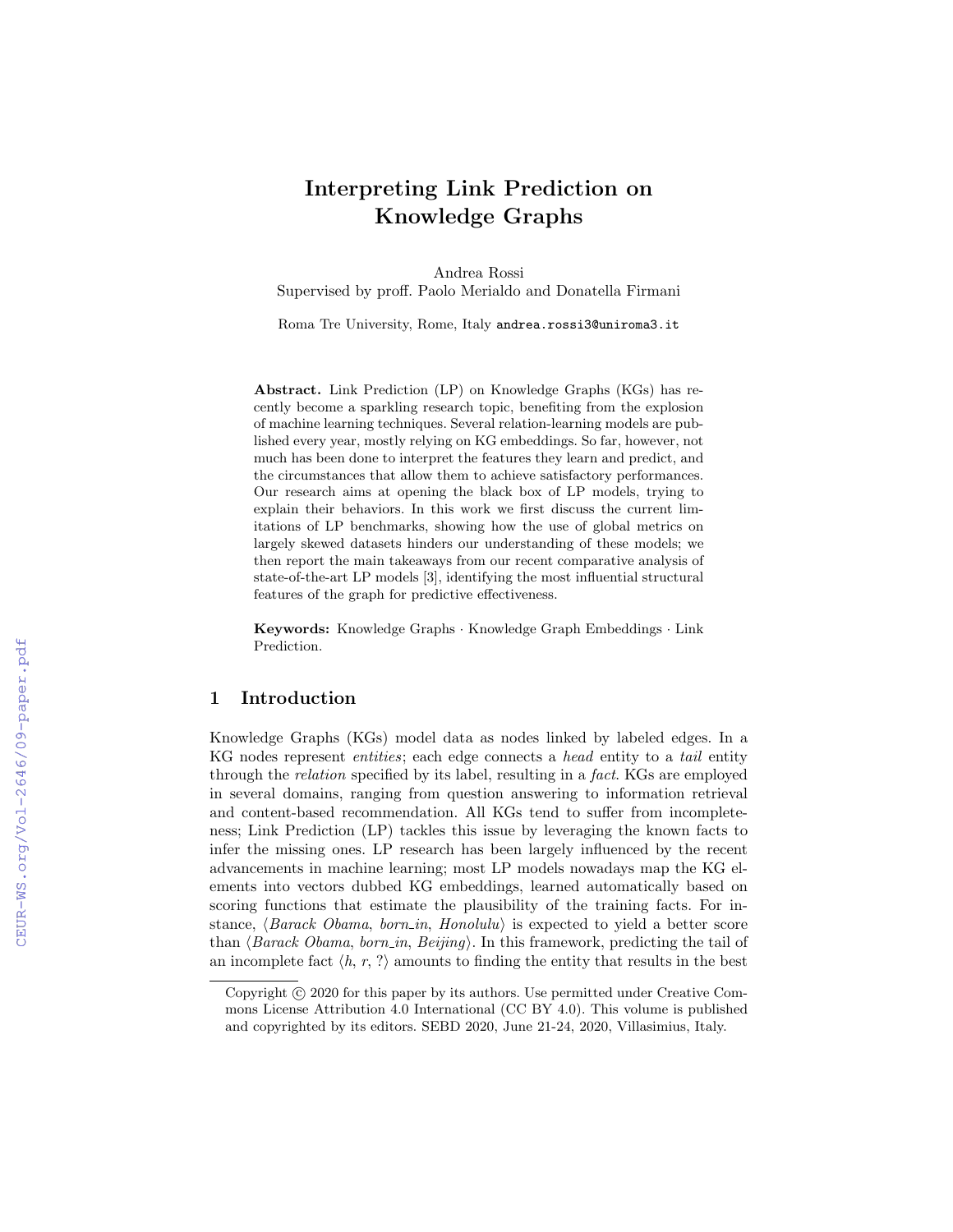score when used as its tail. Head prediction is performed analogously. Despite the popularity of LP techniques, their strengths, weaknesses and limitations are still unknown, and the graph structural features driving predictions have been hardly investigated. Roughly speaking, we still do not really know what makes a fact easy or hard to learn and predict, and whether the corresponding predictions can be trusted or not. Our research focuses on interpreting the behavior of LP models, aiming at providing tools for explaining their predictions. As a first step towards this goal, in this paper we summarize our findings on the limitations of current benchmarks in showing how different papers in LP literature fit together. Then, we report the main results of our comparative analysis. Finally, we discuss our research plans for building interpretable methods for LP.

# 2 Related Works

Works related to ours are mostly *meta-analyses* focusing on specific LP methodologies. These works tend to address very specific hypotheses to interpret LP behaviours, and run experiments on a few selected models to verify them. For instance, the authors of [5] study geometrical properties of the embedding vectors, measuring their Alignment To Mean (ATM) and conicity. They show that models that operate by adding embeddings tend to learn significantly sparser vectors than the ones multiplying them; in the latter, higher conicity also seems to correlate to better performances. The work of [7] points out that the current evaluation practices just ensure that models prioritize correct answers over wrong ones on test facts. In this way, only questions that do have an answer are taken into account. The authors argue that this approach is more akin to question answering than LP, and propose a novel measure that includes questions with no correct answers (e.g. nonsensical questions, such as  $\langle Apple, gender, ? \rangle$ ).

Finally, we acknowledge that LP is also being researched on standard graphs. In this scenario edges are usually *non-labeled*, so modeling relations is unnecessary: this makes it a related but ultimately very different task from LP on KGs.

# 3 Interpreting Link Prediction Results

Since the seminal work of [1], dozens of models have been developed in just a few years (see [6] for a survey). We argue that a crucial step towards interpreting these models lies in providing informative evaluation practices. We briefly highlight the most prominent limitations of current LP evaluation practices and benchmarks, and then summarize our main findings when comparing LP models.

#### 3.1 Benchmark Limitations

All the currently most popular LP datasets have been generated by sampling facts from a KG and splitting them uniformly at random into a training, a validation and a test set. As a side effect, in such datasets the number of mentions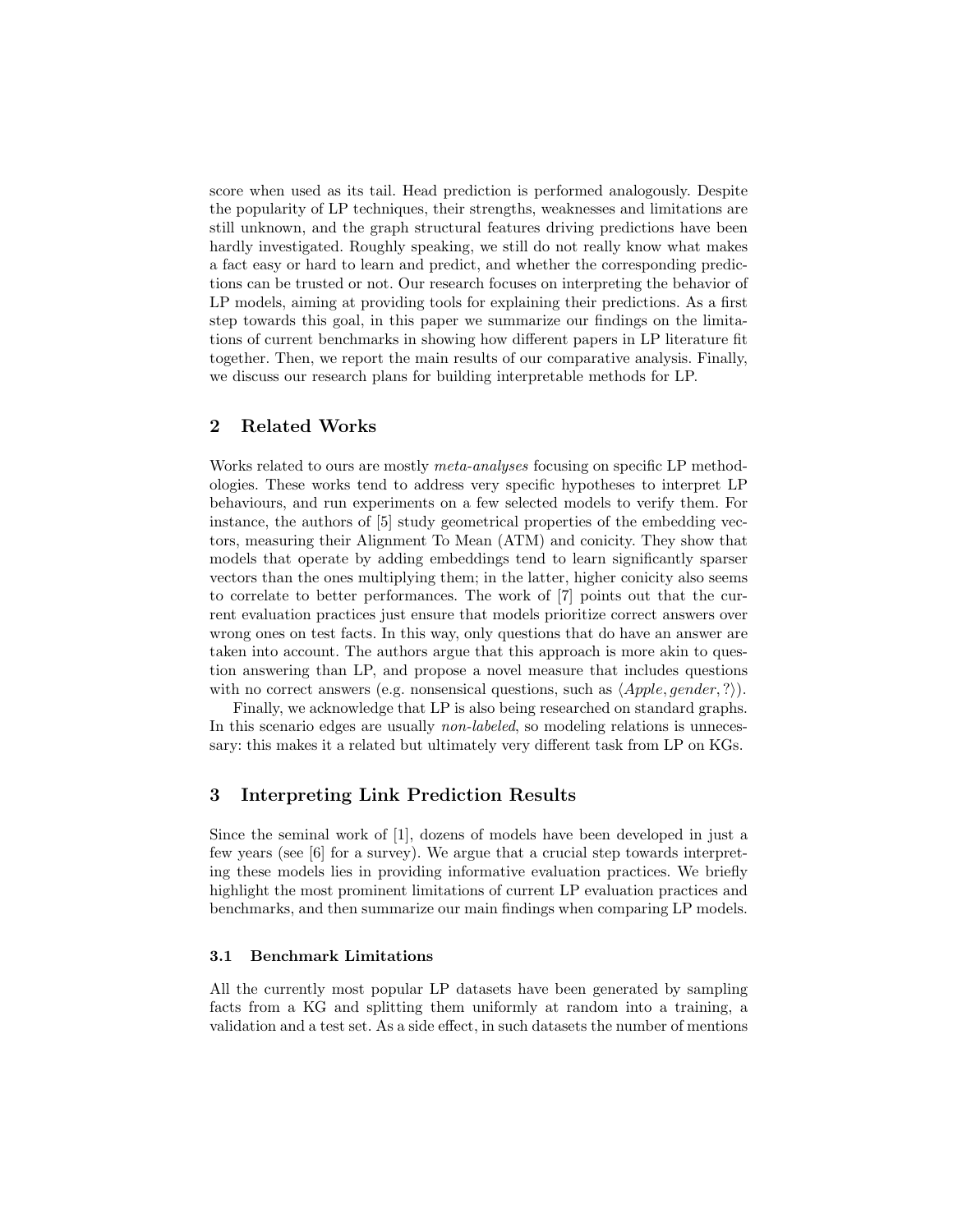of both entities and relations display significantly skewed distributions: less than 15% entities can be featured in more than 80% training facts. Furthermore, since the training and test set are random splits from the same original sample, the most mentioned entities in training are largely over-represented in testing too.

Since current evaluation practices rely almost solely on global metrics (e.g. Hits@K, Mean Rank, Mean Reciprocal Rank) over the entire test set, LP models can exhibit good performances, in proportion, by just learning to predict the most mentioned entities, while ignoring the others. In FB15k [1], one of the first LP datasets and a *de facto* standard, "United States" is both the most mentioned entity and the most common answer to relation "nationality"; in this setting, a model can obtain decent results by just learning to predict U.S. citizens only.

In our work [4] we have observed experimentally that LP models are indeed subject to this issue to some extent, as they achieve better performances when dealing with entities with more training mentions.

#### 3.2 Comparative Analysis of Models

As mentioned above, relying exclusively on global metrics hides any variations in predictive performances across different portions of the dataset. This makes it difficult to analyze the conditions that facilitate or hinder predictions. We also acknowledge the difficulty of coming up with new datasets with different structural properties and good semantic consistency. In order to mitigate this issue, we have proposed a set of evaluation practices going beyond what is available in literature, taking into account structural properties of individual facts and entities. We have run an extensive comparative analysis [3] on a set of 16 models representative for the most successful architectures applied to LP; we have included an additional rule-based LP model as a baseline. We have trained and fine-tuned all models on the 5 most popular LP datasets, extracting fine-grained results with the predictions yielded by each model for each test fact. The full list of featured datasets and models can be found at our repository.

We have used these results to investigate the graph structural features that make facts easier to learn and predict, searching for the strongest correlations with the predictive performances of the models. The structural features we found most influential to predictive performances are the number of peers and the support provided by *paths*, as discussed below.

Given a prediction, its target is the entity to predict, and its target peers are its correct alternatives, i.e. forming a fact belonging to the dataset. When a prediction has too many target peers, LP models seem to get confused: as they try to optimize the embeddings for too many correct answers, they also let many incorrect ones in, leading to a rapid decrease in performances. In a specular way, the known entity in the prediction is called its source, and its correct alternatives are dubbed source peers. Source peers seem to facilitate predictions, leading to better performances; this can be explained by interpreting them as specific examples that enable analogical reasoning.

https://github.com/merialdo/research.lpca